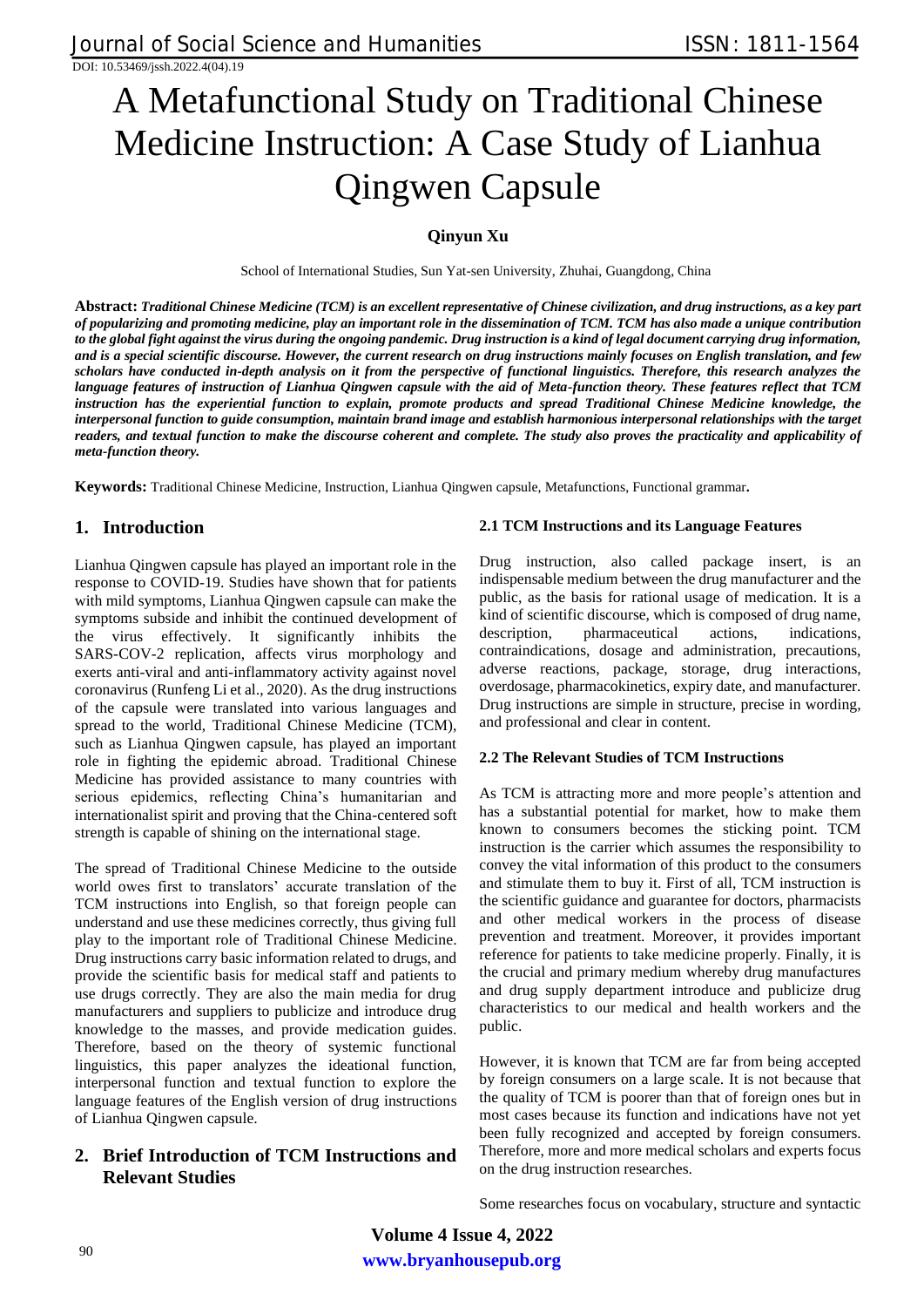of the drug instructions. Besides, as TCM gained increasing popularity in overseas market, some scholars point out that there are many existing problems in the translation of drug instructions (Li, 2014), and the non-standard translation version will do harm to the patients' benefits as well as the brand image. Li (2014) points out that, one of the important reasons for the large number of detained Chinese exported drugs in the United States is that the drug instructions do not meet the requirements and regulations of Food and Drug Administration (FDA). Some scholars seek effective translation strategies to improve the quality of TCM translation (Li, Shen & Que, 2021). In recent years, some scholars analyze the language of drug instruction from the perspective of Halliday's systemic functional grammar. Zhang (2013) analyzes the genre features of a specific package insert and reveals that as a text of stage and goal orientation, a package insert carries certain social-cultural functions. Lu (2013) and Wang (2014) studied the mood system, modality system and appraisal system of drug instruction based on interpersonal function in their graduation theses for MA degree. However, none has studied TCM instructions from the perspective of three metafunctions. Considering the equal importance of three metafunctions, this research carried out in three metafunctions to cultivate people's functional awareness while they are writing TCM instructions and enrich the special field.

# **3. Theoretical Framework**

## **3.1 Experiential Function**

The experiential function shows the meaning of language: including the world of the speaker's own consciousness, the world of thoughts, feeling, etc (Halliday, 2014).

## 3.1.1 Transitivity system

The system of transitivity is an important part of the experiential function, which indicates different types of process and structures in language. Halliday divides the verbs into six groups, which includes material, relational, verbal, mental, behavioral and existential processes. The material process is defined as "the process of doing, happening, creating or changing", usually consists of an actor, a process and a goal. The relational process is regarded as "the process of having attribute, having identity and symbolizing". The mental process is concerned with the process of sensing, often expressed by verbs like "see", "feel", "like", etc, and consists of sensor and phenomenon. The verbal process refers to "saying" something, accompanied by sayer, verbiage and receiver. The behavioral process means the process of behaving, often related to physiological and psychological activities. Existential process can be interpreted as the process of existing and happening.

**Table 1:** Analysis on six types of processes (Halliday, 2000) **Types** of process | Category meaning | Participants

| Types of process                          | Cattgory meaning                     | 1 ат истраниз                                 |
|-------------------------------------------|--------------------------------------|-----------------------------------------------|
| material                                  | doing, happening                     | actor, goal                                   |
| mental                                    | sensing                              | sensor, phenomenon                            |
| relational:<br>attributive<br>identifying | being:<br>attributing<br>identifying | carrier, attribute<br>identified, identifying |
| behavioral                                | behaving                             | behavior                                      |
| verbal                                    | saying                               | sayer, receiver, verbiage                     |
| existential                               | existing                             | existent                                      |

Table 1 shows the corresponding meanings and participants of each type of processes.

## 3.1.2 Voice

In SFG, voice should be classified into two parts: middle voice and non-middle voice (also called effective voice).

According to Halliday, non-middle voice is a process of happening. The agent, process and medium should be included in it; while middle voice is a process of doing, and only one process and medium are embodied. In a clause of middle voice, the relationship between the process and the actor (or goal) is active in form but passive in meaning. In a clause of non-middle voice, it can be divided into active voice and passive voice.

## **3.2 Interpersonal Function**

According to Halliday, interpersonal function is the function "to interact with other people, to establish and maintain relations with them, to influence their behavior, to express our own viewpoint on thing in the world, and to elicit or change theirs"(Thompson, 2000).

## 3.2.1 Mood types of mood system

According to Halliday, when people are interacting, the commodity being exchanged may either be goods and services or information, and speech role can either be giving or demanding (Halliday & Matthiessen, 2004). Based on the discussion of speech roles and commodity exchanged, speech functions can be divided into four categories: statement, question, offer and command. Besides, there are three main types of mood in the grammatical category: declarative mood, imperative mood, and interrogative mood. Interrogative mood can be further divided into two types: yes/no interrogative mood and wh-interrogative mood. Declarative clause is most frequently used to express statement, interrogative clause to express question, and imperative clause to express command.

## 3.2.2 Modality system

In mood system, polarity is a choice between yes and no, without an intermediate state between two poles. While in the modality system, there are intermediate degrees that possibility starts from 0% to 100% between the positive and negative pole. Based on different content being exchanged, modality can be divided into two categories: modalization and modulation. Modality can be realized by modal adjunts, modal verbs, or the expansion of predicator.

## **3.3 Textual Function**

Textual function means how speakers organize their message in a way which makes them perfectly match the unfolding language event. It can be realized by thematic structure and cohesion.

## 3.3.1 Thematic Structure

In thematic structure, two concepts -- Theme and Rheme, deserve much attention. According to Halliday (1985), Theme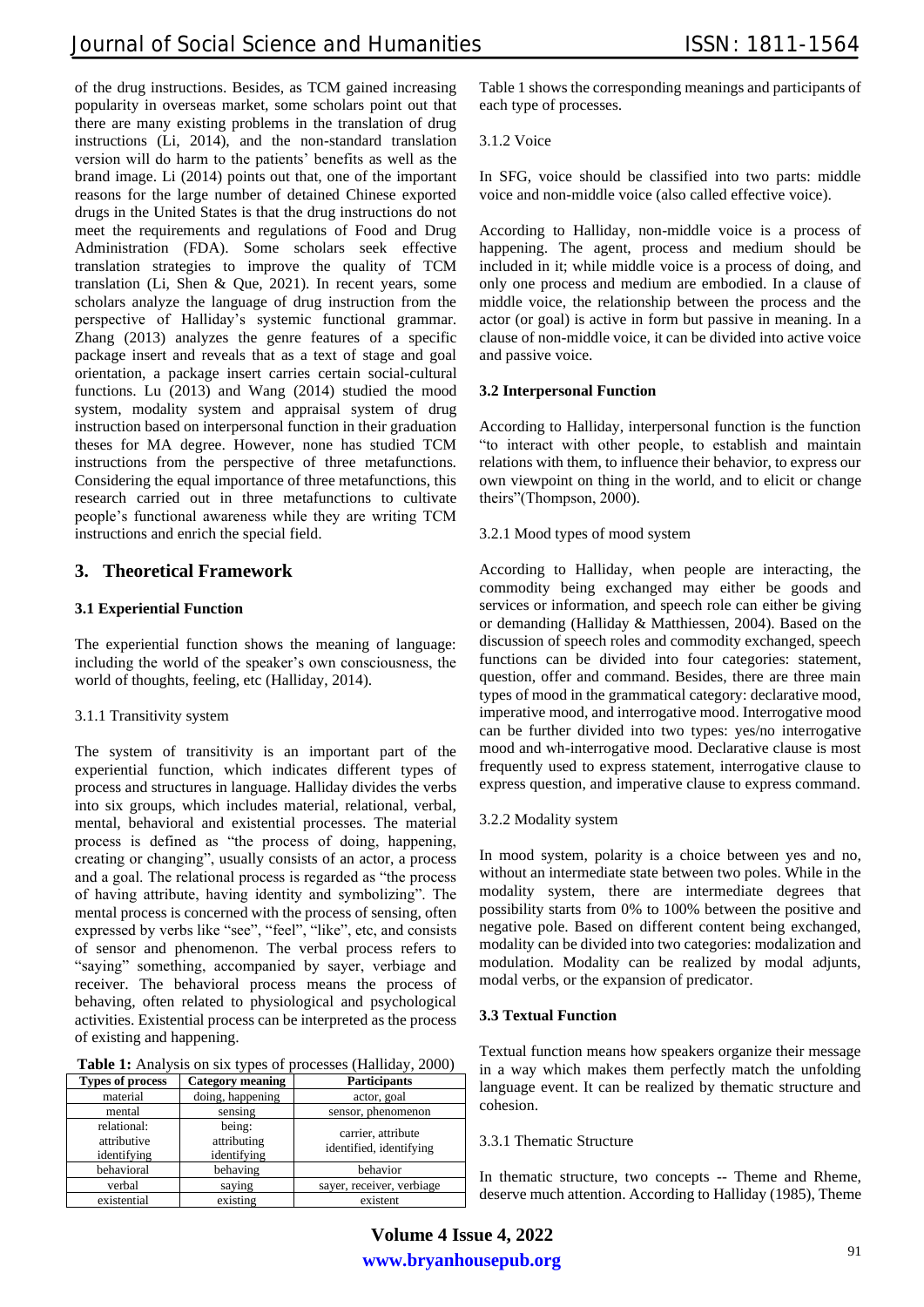is the element which appears in the first position in the clause and Rheme is the new information about the point of departure. Thematic structure is the classification of choices of Theme.

Theme can be divided into three categories: simple Theme, multiple Theme and clausal Theme. Since the clausal Theme is too complicated in nature which is not in accordance with the characteristics of drug instruction, there hardly exists clausal Theme since it is intricate and difficult to apprehend. Simple Theme consists of one experiential element and cannot be divided into even smaller functional units. Multiple Theme includes more than one semantic element and can be divided into smaller functional elements. Furthermore, depending on the consistency between Theme and Subject, Theme is characterized with markedness and unmarkedness.

## 3.3.2 Cohesion

"Cohesion occurs where the interpretation of some element in the discourse is dependent on that of another." The concept of cohesion is a semantic one which refers to relations of meaning that exist within the text and that define it as a text (Halliday & Hasan, 1976).

There are basically two kinds of cohesive devices, namely, grammatical cohesion and lexical cohesion. The grammatical cohesion gets realized mainly by reference, substitution, ellipsis, and conjunction while lexical cohesion gets realized by repetition, synonymy, hyponymy (superordinates and subordinates) and collocation.

# **4. Metafunctional Analysis of English Instruction of Lianhua Qingwen Capsule**

## **4.1 Analysis on the Experiential Metafunction**

Experiential metafunction is to reflect people, things, and the environmental factors such as time and place related to them in the objective and subjective world.

## 4.1.1 Transitivity

Transitivity is a semantic system which can be reflected by six kinds of process: material, mental, relational, behavioral, verbal and existential process. Each of the six processes consists of three parts: process, participant(s) and circumstantial element(s).

## (1) The analysis of the material process

Material process can be interpreted as "the process of doing, happening, creating or changing" (Halliday, 2014). Material process acts as the main force in expounding precautions of the drug. Table 2 shows some examples of material process in the text.

| Table 2: Examples of Material Process in the Instruction |
|----------------------------------------------------------|
|----------------------------------------------------------|

|     | <b>Table 2.</b> Examples of Material Flocess in the mistriction |        |          |            |  |
|-----|-----------------------------------------------------------------|--------|----------|------------|--|
| (1) | Patients with hypertension                                      | should |          | with       |  |
|     | or heat disease                                                 | use    |          | caution.   |  |
|     | Patients with chronic disease                                   | should |          | under      |  |
| (2) | such as diabetes, liver                                         | take   | medicine | doctor's   |  |
|     | disease, kidney disease                                         |        |          | direction. |  |
|     |                                                                 | Put    | this     | beyond the |  |

|     |       |                                    | medicine                                      | children's<br>reach.                        |
|-----|-------|------------------------------------|-----------------------------------------------|---------------------------------------------|
| (4) |       | Avoid                              | receiving<br>nourishin<br>Chinese<br>medicine | during the<br>period in<br>this<br>product. |
|     | Actor | <b>Process:</b><br><b>Material</b> | Goal                                          | <b>Circumst</b><br>ance                     |

These examples are used to describe different actions. These actions are mainly about guidance of taking reasonable medicine. Example (1) and example (2) are typical material processes that indicate the precaution of drug use, so the actors are patients and the goal of material process is "medicine", which can be eliminated in example (1) with mutual understanding. In example (3) and (4), there are two material processes: "put" and "avoid". The actors are omitted to create a sense of objectivity.

(2) The analysis of the relational process

The relational process means "the process of having attribute, having identity and symbolizing".(Halliday, 2014) Each relational process has two elements, namely, carrier and attribute. In the relational process, the speaker could convey the abstract concepts to the audience. In drug instruction, relational process is used to narrate the administration, quality, and characteristics of the drug, as seen in Table 3.

**Table 3:** Examples of Relational Process in the Instruction

|                |                                               | For oral administration.                                      |
|----------------|-----------------------------------------------|---------------------------------------------------------------|
|                |                                               | Contraindicated for the patients allergic to<br>this product. |
| <b>Carrier</b> | <b>Process:</b><br>relational:<br>attributive | <b>Attribute</b>                                              |

Both of these two examples of relational process omit the carrier and process, which should be "The drug is". By doing this, the manufacturer condenses the information and saves room to highlight the most important information.

(3) The analysis of the verbal process

Verbal process is the process of "saying", so it can be used to refer to the exchange of information. Table 4 shows some examples of verbal process in the text.

| Tuble is Engined of Telegrategory in the instruction |                                  |                           |                             |                                                                                                                              |
|------------------------------------------------------|----------------------------------|---------------------------|-----------------------------|------------------------------------------------------------------------------------------------------------------------------|
| <b>Clause</b>                                        | <b>Transitivity</b><br>structure |                           |                             | <b>Clause</b><br>complex                                                                                                     |
|                                                      | <b>Process</b><br>(type)         | Participant (s)           | <b>Circumstance</b>         | $\langle$ clause 1><br>Consult                                                                                               |
|                                                      | Consult                          | doctors or                | before                      | with doctors                                                                                                                 |
| 1                                                    | with                             | pharmacists               | administration              | or                                                                                                                           |
|                                                      | (verbal)                         | (receiver)                | (time)                      | pharmacists                                                                                                                  |
| $\overline{c}$                                       | are received<br>(material)       | other medicines<br>(Goal) | during this<br>time. (time) | before<br>administrati<br>on <clause<br>2 &gt; if other<br/>medicines<br/>are received<br/>during this<br/>time.</clause<br> |

**Table 4:** Examples of Verbal Process in the Instruction

The verbal process of clause 1 is "consult", the omitted sayer is "the patient", and the receiver is "doctors or pharmacists". This example recommends patients to seek for more information in special cases.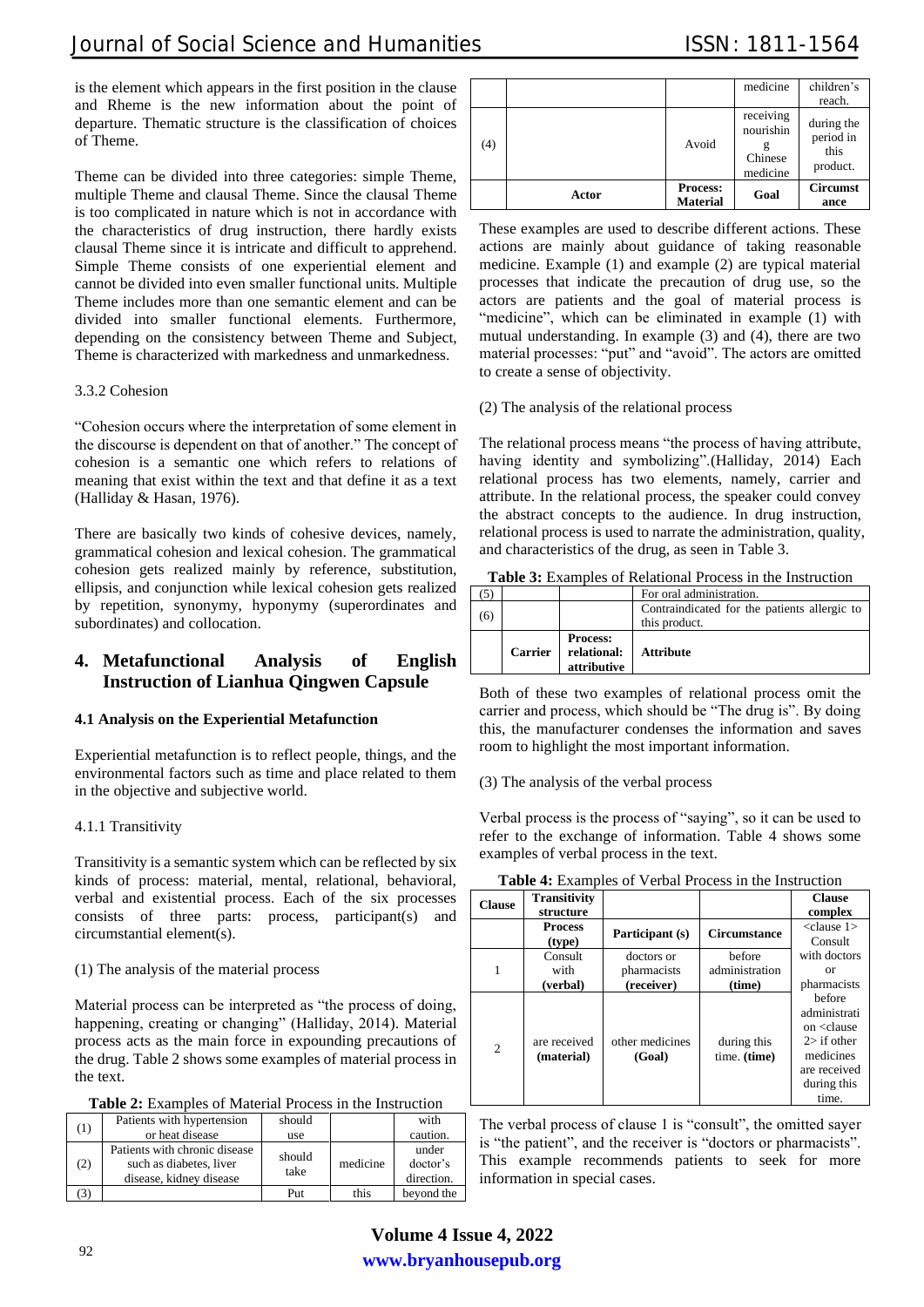Thus, in the instruction of Lianhua Qingwen capsule, material process plays the main role in explaining drug's precaution, assisted by relational process in illustrating drug's administration and characteristics, and verbal process in arousing patients' subjective initiative to seek for more necessary information from medical experts. There is no mental, behavioral and existential process. It is worth noting that a drug instruction often contains a lot of words describing the physiological and psychological actions of human, especially when explaining the indications, which is closely related to behavioral process. The analysis reveals that there are a large number of grammatical metaphors in the instruction of Lianhua Qingwen, and ideational metaphor, mainly through nominalization, accounts for a large proportion. For example:

Used in treatment of epidemic influenza and lung heat, symptom as fever or high fever, aversion to cold, muscular soreness, rhinostegnosis and nasal discharge, cough, headache, dry and sore throat, flushing tongue, or yellow or greasy fur of tongue.

The frequent use of nominalized words is an outstanding feature in this case. The nouns "aversion", "cough", "headache" are the metaphorical forms, whose congruent forms should serve as the verbs in behavioral process.

#### 4.1.2 Voice

As mentioned in chapter 3, the voice system includes two subtypes: middle voice and non-middle voice. And non-middle voice can be further divided into active voice and passive voice. In the instruction of Lianhua Qingwen capsule, passive voice is used commonly. There are several reasons for this.

For one thing, this contributes to the objectivity of drug instruction, which is a highly prized characteristic of scientific discourse. Scientific discourse focuses on things, substances and processes rather than the implementers of actions. So the use of passive voice in drug instruction is necessary and preferable, which helps to express a professional, neutral, and objective tone. And in drug instruction, the agent is clearly implied. It is often eliminated for the sake of conciseness, which increases the impersonality of the expression. Thompson(2014) points out that "the objectivity in the medical text is primarily achieved by a process of depersonalization. The researchers never appear explicitly in the text; and the patients frequently appear in circumstances (i.e. backgrounded, not in the core of the clause)." For example:

| This product        | should not be used     | in treatment of wind-cold.  |
|---------------------|------------------------|-----------------------------|
|                     |                        |                             |
| This product        | should be administered | strictly in accordance with |
|                     |                        | dosage and administration.  |
|                     |                        |                             |
| <b>Medium/ Goal</b> | <b>Process</b>         | <b>Circumstance</b>         |

In these two clauses, the receiver of the action is "this product", which functions as the primary topic throughout the text. The agent is removed due to a tacit understanding or to avoid a sense of subjectivity. To put the object in a prominent position with the functional configuration of Medium/ Subject/Goal can better highlight the objective facts to be expressed and construct a more concise and rigorous structure.

For another, the passive voice places less emphasis on the responsibility of the agent and more emphasis on the receiver of the action, so the passive voice can be used to express commands in a softer, less authoritative tone than those expressed through the active voice. It is known that drug instructions are prescriptive, often used to constrain the behavior of patients. Therefore, it conveys the attitude of the drug manufacturer and has a commanding and forcible character, especially when describing precautions. For example:

|  |  |  |  | Table 6: Example of Passive Voice in the Instruction |
|--|--|--|--|------------------------------------------------------|
|--|--|--|--|------------------------------------------------------|

| Medium/Goal | <b>Process</b>         | <b>Circumstance</b>           |
|-------------|------------------------|-------------------------------|
| Children    | should be administered | under adults'<br>supervision. |

In this example, if the passive voice is changed into the active voice, it will lose the meaning of prohibition and become a subjective statement. And the expression effectiveness will be reduced.

#### **4.2 Analysis on the Interpersonal Metafunction**

#### 4.2.1 Mood analysis

In the instruction of Lianhua Qingwen capsule, only two mood types are adopted. That is, declarative and imperative. The interrogative clauses are absent.

It is well-known that drug manufacturer has the moral accountability as well as legal enforcement to ensure the health and safety of patients. So drug instruction has the obligation and responsibility to convey necessary information concerning the drugs and offer guidelines to the public. By its very nature, drug instruction has always emphasized substance and fact above rhetoric and speech technique. So declarative clauses are used to give drug's information and imperative clauses are used to demand consumers to take the medicine according to the package insert.

For one thing, declarative mood can be used to realize the instructive and authoritative function of package insert. For example:

*1) Children should be administered under adults' supervision. 2) This product should not be used in treatment of wind-cold.*

In these two examples, the manufacturer tries to provide the information which concerns the cautions and indication of this drug.

For another, the extensive use of imperative clauses is a prominent feature of the syntax of TCM instructions. Imperative clauses do not have a subject. Instead, they use predicative verbs such as "clear", "remove", "avoid", "don't take", "put", "consult", "preserve", etc. as the starting point, followed by an object. Drug instructions often adopt the imperative mood when describing the functions, indications, precautions and storage of drug. For example:

*3) Please protect from moisture after opening the moisture proof bag.*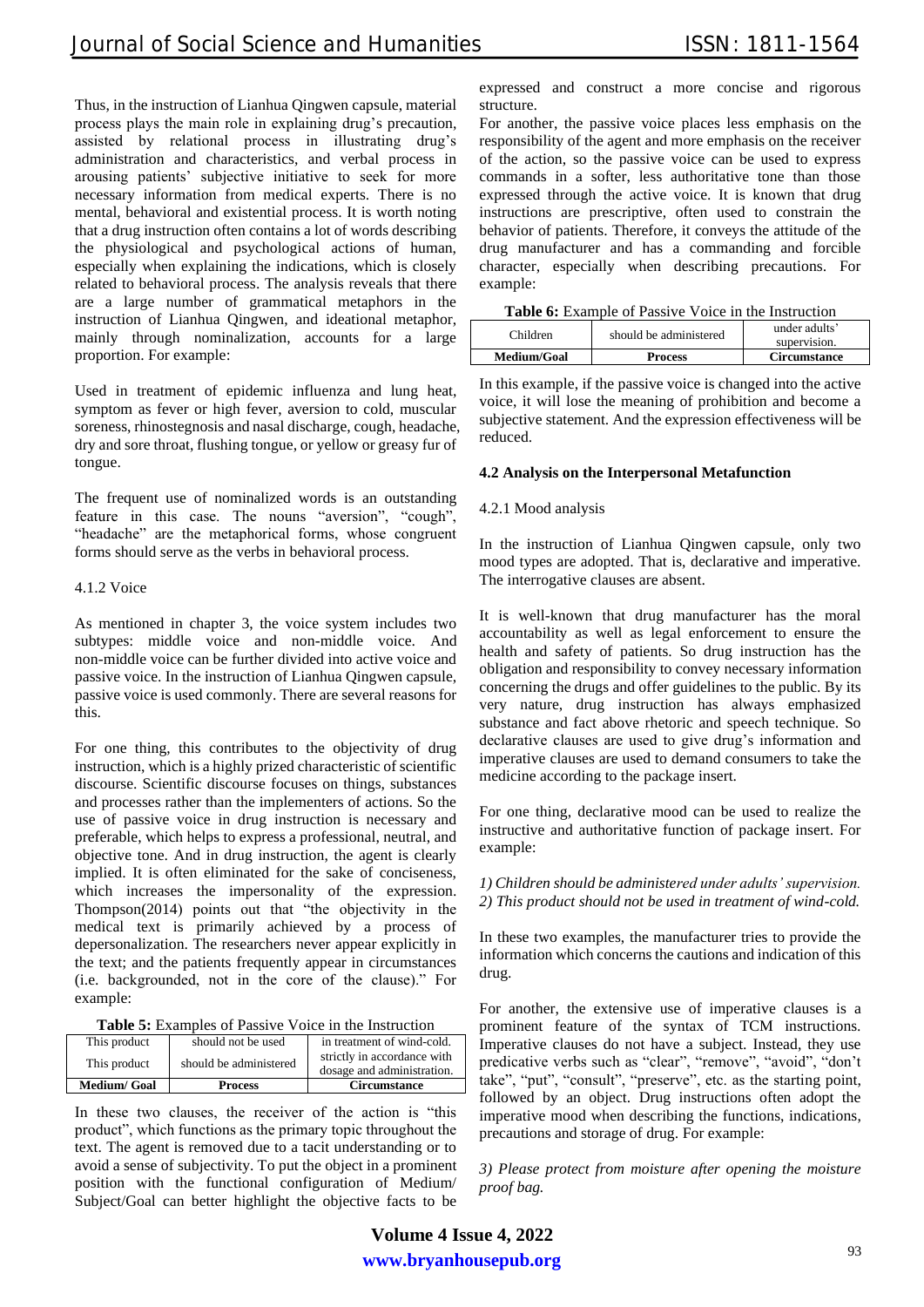*4) Preserve in tightly closed containers.*

*5) Go and see the doctor if the symptom is not alleviated 3 days after administration.*

*6) Don't take this medicine if the description has changed.*

In these four examples, imperative mood gives a tone of instruction and command, so they are suitable for providing patients with some authoritative information. Since the use of drug is closely related to people's health and life, the instruction must be serious and meticulous to avoid potentially harmful effects of drug misuse, and imperative clauses can call on consumers to pay more attention to the key information. In addition, if-clauses in example (5) and (6) help to mitigate imperative mood and inform consumers of potential risks.

To sum up, drug instruction mainly adopts declarative clauses to inform others of the objective information of the medicine; it also employs the imperatives to send moderate command to the consumers.

## 4.2.2 Modality analysis

Halliday defines Modality as "the area of meaning that lies between yes and no, the intermediate ground between positive and negative"(Halliday, 2004). Table 7 shows the modal verbs in the text.

**Table 7:** Finite Modal Verbs in the Instruction of Lianhua Qingwen Capsule

| Verbs         | Should/Should not<br>May |        |  |  |
|---------------|--------------------------|--------|--|--|
| <b>Values</b> | Median                   | Low    |  |  |
| <b>Number</b> |                          |        |  |  |
| Percentage    | 88.89%                   | 11.11% |  |  |

As is demonstrated in Table 7, two modal verbs are used in package insert of Lianhua Qingwen capsule, that is, "should/should not" and "may". The table provides the statistics regarding the number and frequency of modal verbs. It is clear from the table that "should" is most frequently used in the text.

The use of "should" is to realize modulation of positive or negative obligation. The common modal types of drug instructions are obligation, which can help the drug manufacturer build a guiding and authoritative image and increase objectivity in the text. When reading the instruction, the consumer is willing to learn more facts about the drug. For example:

## *1) Patients with body temperature higher than 38.5℃ should see the doctor.*

Since caution is closely concerned with patients' health and life, so the drug manufactures are inclined to show the firm determination and intention. By using the modal verb "should", which has a strong allure to the consumers, the manufacturer places a certain degree of obligation on the patients to carry out the command. Moreover, "should" is a modal verb of median value, which helps to soften the directive, making it gentler, thus building a friendly and harmonious atmosphere between the manufacturer and consumers.

Besides, "may" is adopted to realize the modalization of potentiality in this text. For example:

*2) Interaction may appear if administered accompanied with other medicine, consult with doctors or pharmacists for details.*

In this example, the modal verb "may" is of low value talking about the potential drug interactions. The key information in this clause is what may happen in the future if patients take more than one medications at the same time. And the interactions will not necessarily happen. The use of high value modal verb may lead to unnecessary panic and a feeling of rejection, which can undermine the brand image and hinder the spread of Traditional Chinese Medicine. Instructions also have the characteristics of advertising. So it is enough for the manufacturer not to mention it with absolute certainty and the consumer can grasp the main idea in this declarative clause with a modal verb of low value in a milder tone, which makes an instruction meet the requirement of being both objective and reliable. In this way, a great brand image is maintained and the customers can rest assured to use the drug.

## **4.3 Analysis on the Textual Metafunction**

#### 4.3.1 Thematic structure

Marked Theme and Unmarked Theme are two basic components of Theme. The choice of Theme reflects the speaker's standpoints. Through analysis, all Themes in the clauses in the instruction of Lianhua Qingwen are unmarked Themes, for the reason of the plain, simple and direct characteristics of drug instruction. And Themes in the text all belong to simple Themes, which makes the instruction short in length, normal and simple in word order, and most easily understood in content.

In English, the thematic structure can be analyzed in three types of clauses: imperative clause, declarative clause, and interrogative clause. Due to the objectivity of drug instruction, only imperative clause and declarative clause are adopted in this text. Thus, the discussion mainly focuses on unmarked Theme in the imperative clause and declarative clause.

**Table 8:** Unmarked Theme in the imperative clauses

|     | Theme      | <b>Rheme</b>                                                                 |
|-----|------------|------------------------------------------------------------------------------|
| (1) | Avoid      | cigarettes, alcohol and keep from eating<br>spicy, raw, cold or greasy food. |
| (2) | Don't take | this medicine if the description has<br>changed.                             |
| (3) | Go and see | the doctor if the symptom is not alleviated<br>3 days after administration.  |
| (4) | Put        | this medicine beyond the children's reach.                                   |
| (5) | Preserve   | in tightly closed containers.                                                |

In imperative clause, the natural starting point is the Predicator, which expresses the action. The unmarked Theme is adopted to present new information at the beginning of the clause. The emphasis of new information can allow the consumer to capture what the drug manufacturer wants to convey.

**Table 9:** Unmarked Theme in the declarative clauses

|     | Theme                                                                                                    | Rheme                                             |
|-----|----------------------------------------------------------------------------------------------------------|---------------------------------------------------|
| (6) | Children, pregnant woman,<br>nursing mother, senile and<br>infirm patients or those<br>with week, spleen | should take medicine under<br>doctor's direction. |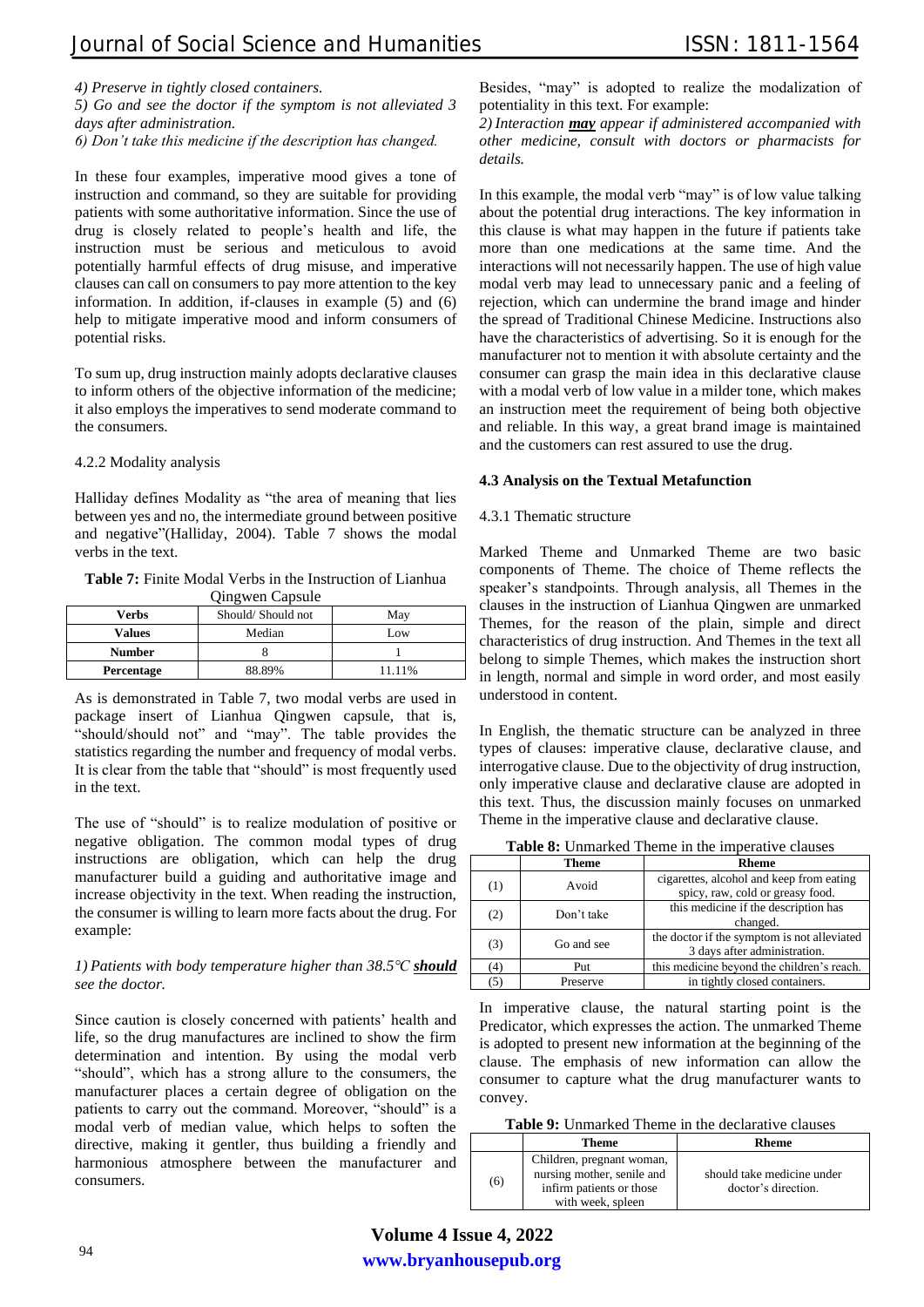| (7)  | Patients with hypertension<br>or heat disease           | should use with caution.                                                                                              |
|------|---------------------------------------------------------|-----------------------------------------------------------------------------------------------------------------------|
| (8)  | Patients with body<br>temperature higher than<br>38.5°C | should see the doctor.                                                                                                |
| (9)  | Athletes                                                | should use with caution.                                                                                              |
| (10) | Children                                                | should be administered under<br>adults' supervision.                                                                  |
| (11) | This product                                            | should be administered strictly in<br>accordance with dosage and<br>administration, and is not for<br>long-term use.  |
| (12) | Interaction                                             | may appear if administered<br>accompanied with other medicine,<br>consult with doctors or pharmacists<br>for details. |

In declarative clauses, Theme and Subject are the same. Subject is the "normal" Theme choice in this kind of clauses and is therefore said to be the unmarked Theme choice. The nominal group acting as Subject may include a long post-modifier, such as example (7) and (8). In these cases, it is the whole nominal group that is Theme.

From example (6) to example (10), the unmarked Themes are nominal groups such as "athletes", "children", "pregnant woman", "nursing mother", which attract the consumer's attention to the special groups that should carefully about the drug use.

To summarize, since the drug instruction employs the concise, rigorous and informative language to convey the basic information, the thematic structure is also easily and simply arranged in the text to decrease the difficulty in reading.

### 4.3.2 Cohesion

Cohesion, a concept beyond the syntax, is about the discourse or the text. In Halliday's words, "this concept of cohesion is a semantic one; it refers to relations of meaning that exist within the text, and that define it as a text."(Halliday & Hasan, 1976) The grammatical cohesion in the instruction of Lianhua Qingwen capsule gets realized mainly by reference and ellipsis while lexical cohesion gets realized mainly by repetition, synonymy, hyponymy and collocation.

## (1) Grammatical cohesion

## a. Ellipsis

Ellipsis is used to avoid repetition, to highlight main information, and to connect context. Ellipsis can be regarded as a special kind of substitution -- substitution by zero. Ellipsis can also be called "zero substitution". In other words, substitution is replacement of something by another while ellipsis refers to the omission of something. Ellipsis makes it possible to leave out parts of a structure when they can be presumed from the context. For example:

*1) (The medicine is) Used in treatment of epidemic influenza and lung heat, symptom as fever or high fever, aversion to cold, muscular soreness, rhinostegnosis and nasal discharge, cough, headache, dry and sore throat, flushing tongue, or yellow or greasy fur of tongue.*

*2) (The medicine is) Contraindicated for the patients allergic to this product, be cautious about patients with allergic*  *constitution.*

## *3) Please protect (the medicine) from moisture after opening the moisture proof bag.*

In these three examples, the noun that refers to the product is omitted since it is not prominent in understanding. In a sheet of drug instruction, the space is limited and tight, so the manufacturer have to distill and clarify the message to make the text brief.

## b. Reference

Reference can signal the same entity in the text to make the text highly connected, which mainly includes personal reference, demonstrative reference, comparative reference and clausal reference. In the instruction of Lianhua Qingwen capsule, reference is achieved by demonstrative reference through the use of "this". For example:

#### *1) Avoid receiving nourishing Chinese medicine during the period in this product.*

*2) This product should be administered strictly in accordance with dosage and administration, and is not for long-term use. 3) Don't take this medicine if the description has changed. 4) Put this medicine beyond the children's reach.*

In these four examples, "this" in the text refers to the medicine, which is concise and comprehensive, making the discourse more compact in structure and the text a cohesive whole.

Another two devices for grammatical cohesion, substitution and conjunction, are hardly used in the instruction of Lianhua Qingwen capsule. Conjunction is a practical device to build up the inner logical relationship for the discourse. Drug instruction carries a lot of valuable and logically independent information, so these two kinds of cohesive devices are rare in the text.

(2) Lexical cohesion

a. Repetition

Repetition is the most direct form of lexical cohesion. It means the choice of the lexical item that is in some sense similar to the preceding one. For example:

*1) Patients with hypertension or heat disease should use with caution, patients with chronic disease such as diabetes, liver disease, kidney disease should take medicine under doctor's direction.*

In this example, there are two chains of lexical cohesion: "patients with" and "should", which gives some suggestions for patients with special physical conditions. The prepositional phrases "with + certain diseases" as postpositive attributes of "patients" specify who should be the focus of the directive, and the repeat of these words makes the discourse more powerful.

## b. Collocation

Collocation refers to a syntagmatic relation between words being used together frequently. In the text of TCM instruction, some special collations that reflects the unique diagnostic

**www.bryanhousepub.org Volume 4 Issue 4, 2022**